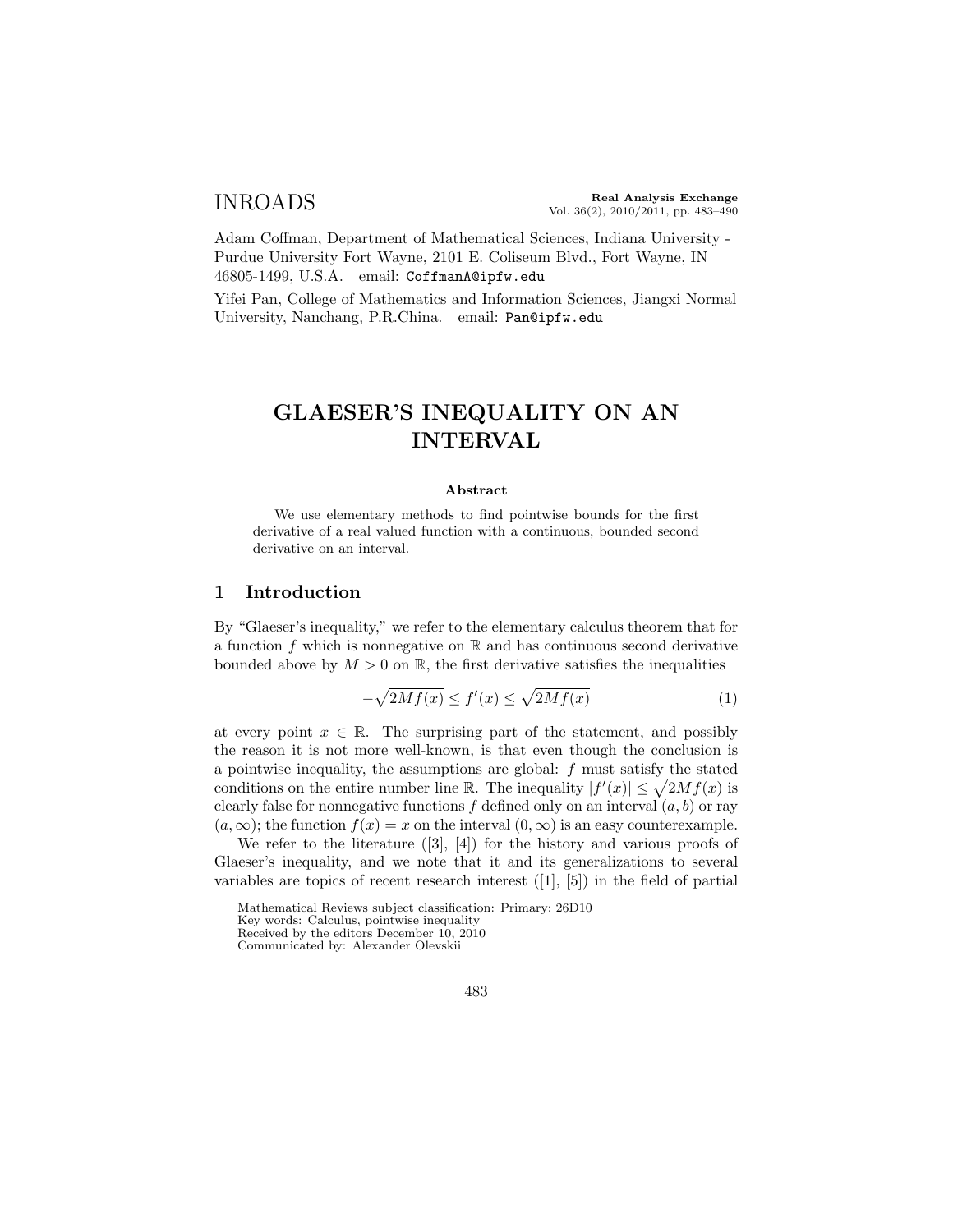differential equations. The related problem of estimating the maximum value of  $|f'|$  on  $\mathbb R$  or a subinterval goes back at least to Landau ([2]).

Our goal here is to find "local" versions of Glaeser's pointwise inequality for  $f'$ : to replace the domain  $\mathbb R$  in the theorem with a subinterval of  $\mathbb R$ , possibly at the expense of imposing boundary conditions or getting a weaker pointwise bound.

Some further examples are instructive regarding the need for all the hypotheses in Glaeser's theorem. Given  $f(x) \geq 0$  on an interval  $(a, b)$ , a first attempted approach might be to extend f to a nonnegative function on  $\mathbb{R}$ , and then apply Glaeser's inequality to the extension. The example  $f(x) = x$ on  $(0, \infty)$  already shows what goes wrong: f does not extend to a nonnegative differentiable function on  $\mathbb{R}$ ; if it did, then  $f'(0)$  would have to be 1 and f would be increasing near 0 and negative for  $x \to 0^-$ , a contradiction. To avoid this issue, we could try assuming that  $f'$  approaches 0 near the left endpoint, but this boundary condition by itself is still not enough for the extension to satisfy either the assumptions or the conclusion of Glaeser's inequality. Considering the example  $f(x) = x^{3/2}$  on  $(0, \infty)$ , f extends to the nonnegative, differentiable function  $|x|^{3/2}$  on  $\mathbb{R}$ , but  $f''$  is unbounded and  $f'$  is not bounded pointwise on  $(0, \infty)$  by  $\mu \sqrt{f}$  for any scalar  $\mu$ .

If we consider an extra assumption: that  $f$  is increasing on an interval  $(a, b)$ , in addition to satisfying  $f(x) \ge 0$ ,  $\lim_{x \to a^+} f'(x) = 0$ , and  $f''(x) \le M$ , then we get the inequalities (1) for  $x \in (a, b)$  via a one-line proof:

$$
\frac{1}{2}(f'(x))^{2} = \lim_{w \to a^{+}} \int_{w}^{x} f'(t)f''(t)dt \le \int_{a}^{x} f'(t)Mdt \le Mf(x).
$$
 (2)

However, the "increasing" assumption seems too strong and it would be more satisfactory to find a result that holds even if  $f'$  changes sign infinitely many times on an interval.

### 2 The inequality with boundary conditions

Our main result, Theorem 2.1, does not assume that  $f$  is increasing; the Proof uses a method different from (2), but which is still elementary. One might expect a limit condition on  $f'$  at one endpoint, a, to lead to estimates for  $f'$ that hold only near a, but it turns out that this condition (and  $f''(x) \leq M$  for  $a < x < b$ ) is enough to guarantee the same upper bound as (1) on the whole interval  $(a, b)$ . Under the further condition that  $f''$  is bounded below by  $B$ , we obtain the lower bound  $f'(x) \geq -\sqrt{2Mf(x)}$  on a certain subinterval  $(a, c]$ , where  $c$  depends on  $M$  and  $B$  but not on  $f$ .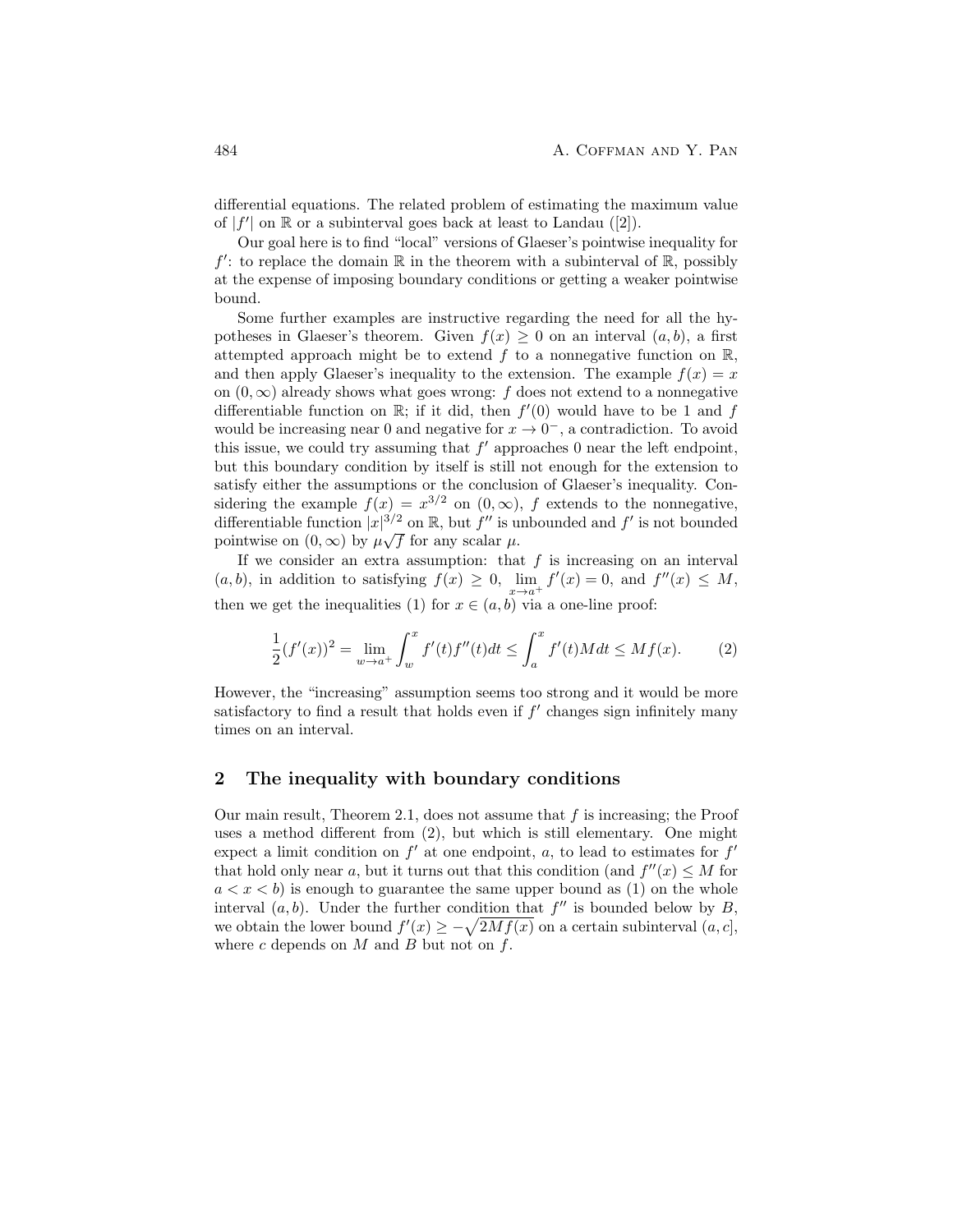For simplicity, we consider the interval  $I = (0, C)$ ; the result clearly can be translated to an interval  $(a, b)$ .

**Theorem 2.1.** Given  $f: I \to \mathbb{R}$ , suppose:

- $f(x) \geq 0$  for all  $x \in I$ ;
- $f''(x)$  is continuous on **I** [we denote this by  $f \in C^2(\mathbf{I})$ ];
- there is a constant  $M > 0$  so that  $f''(x) \leq M$  for all  $x \in I$ ;
- $\lim_{x \to 0^+} f'(x) = 0.$

Let

$$
s(x) = \max\left\{1, \frac{\sqrt{2f(x)}}{\sqrt{M}(C-x)}\right\}.
$$

Then, for all  $x \in I$ ,

$$
f'(x) \le \sqrt{2Mf(x)}, \text{ and } (3)
$$

$$
f'(x) \ge -\sqrt{2Mf(x)} \left( \frac{1}{2s(x)} + \frac{s(x)}{2} \right). \tag{4}
$$

If, in addition, there is a constant  $B < M$  so that  $B \leq f''(x)$  for all  $x \in I$ , let

$$
\hat{s}(x) = \max\left\{1, \frac{\sqrt{2f(x)}}{\sqrt{M}(C-x)} \chi_{(\frac{M}{M-B}C,\infty)}(x)\right\};
$$

then  $f'$  satisfies:

$$
f'(x) \geq \max \left\{ Bx, -\sqrt{2Mf(x)} \left( \frac{1}{2\hat{s}(x)} + \frac{\hat{s}(x)}{2} \right) \right\}.
$$

PROOF. Extending  $f'$  to a continuous function on  $[0, C)$  with  $f'(0) = 0$ , the Mean Value Theorem applies for  $0 < t < C$ :

$$
\frac{f'(t) - f'(0)}{t - 0} = f''(c_1) \implies f'(t) = f''(c_1)t \implies f'(t) \le Mt.
$$
 (5)

Similarly, if there is a lower bound  $f'' \geq B$ , then

$$
Bt \le f'(t). \tag{6}
$$

We refer to  $(5)$  and  $(6)$  as the linear bounds on  $f'$ .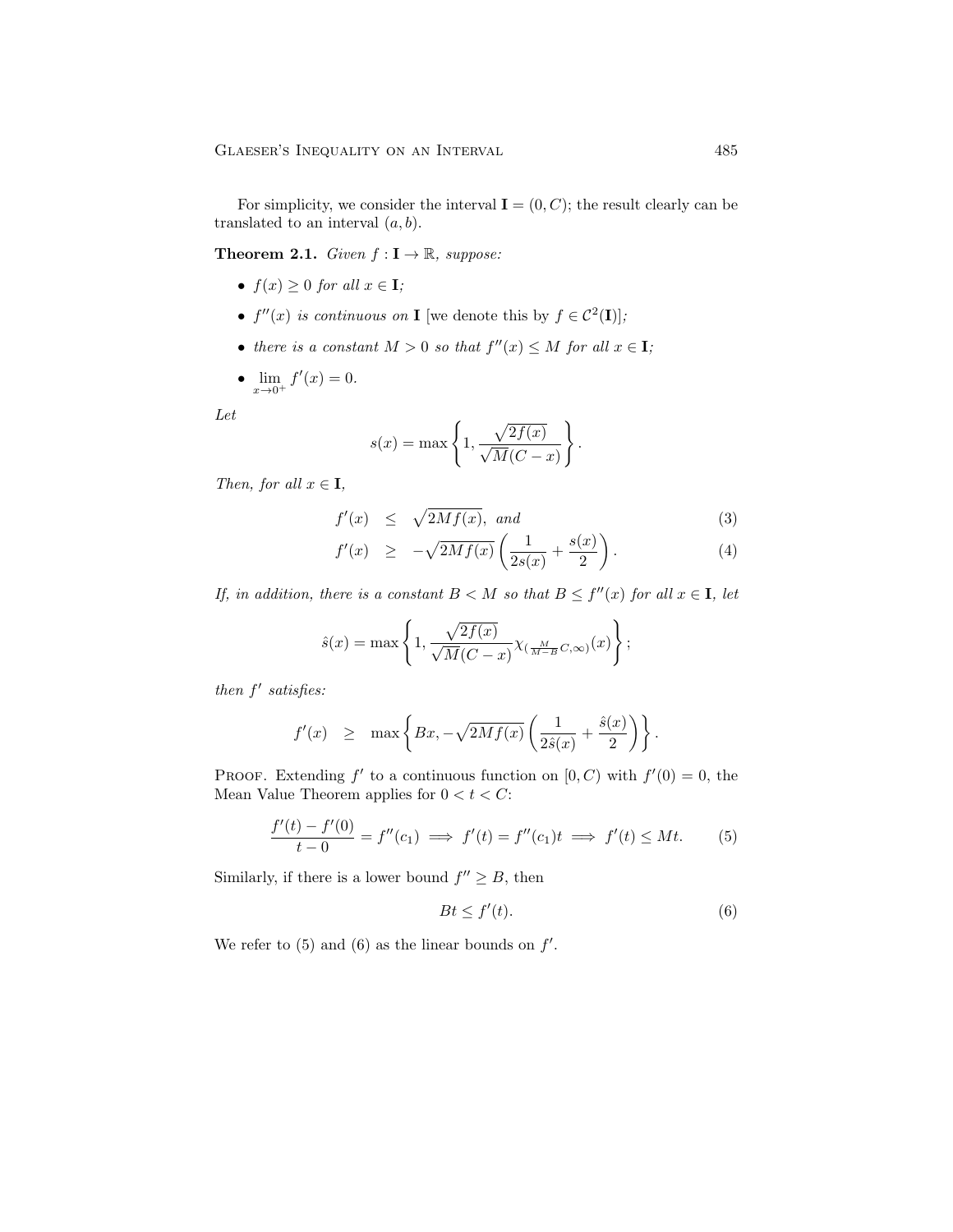Fix  $x \in I$ ; then, for any  $y \in I$ , integration gives:

$$
\int_{y}^{x} \int_{x}^{t} f''(s) ds dt = \int_{y}^{x} (f'(t) - f'(x)) dt
$$
  
\n
$$
= [f(t) - tf'(x)]_{t=y}^{t=x}
$$
  
\n
$$
= (f(x) - xf'(x)) - (f(y) - yf'(x))
$$
  
\n
$$
\implies f(y) = f(x) - (x - y)f'(x) + \int_{y}^{x} \int_{t}^{x} f''(s) ds dt \qquad (7)
$$
  
\n
$$
\implies 0 \leq f(x) - (x - y)f'(x) + \frac{1}{2}(x - y)^{2}M. \qquad (8)
$$

The first line is where the assumption of the continuity of  $f''$  is used, in the Fundamental Theorem of Calculus (so, the  $\mathcal{C}^2$  hypothesis may be weakened as in [2], [5]). Line (7) is the well-known first-order Taylor polynomial with integral remainder term. The last line uses the upper bound  $f'' \leq M$  and the assumption  $f(y) \geq 0$ . Let  $\Delta x = x - y$ ; then  $0 < y < C$  is equivalent to  $x - C < \Delta x < x$ , and the non-negativity of the quadratic (8) for all  $y \in I$  is equivalent to

$$
\frac{1}{2}M(\Delta x)^2 - f'(x)\Delta x + f(x) \ge 0
$$
\n(9)

for all  $\Delta x \in (x - C, x)$ , which (using  $M > 0$ ) leads to three cases.

Case 1. The quadratic (9) is always positive or has a double root:

$$
(-f'(x))^2 - 4 \cdot \frac{1}{2}Mf(x) \le 0 \implies |f'(x)| \le \sqrt{2Mf(x)}.
$$

Case 2. The quadratic (9) has distinct real zeros, the lesser one is to the right of the interval  $(x - C, x)$ , so  $(f'(x))^2 - 2Mf(x) > 0$  and

$$
x \le \frac{f'(x) - \sqrt{(f'(x))^2 - 2Mf(x)}}{M}
$$
  
\n
$$
\implies f'(x) \ge Mx + \sqrt{(f'(x))^2 - 2Mf(x)},
$$

however, this contradicts the linear bound  $f'(x) \leq Mx$ .

Case 3. The quadratic (9) has distinct real zeros, the greater one is to the left of the interval  $(x - C, x)$ , so  $(f'(x))^2 - 2Mf(x) > 0$  and

$$
x - C \geq \frac{f'(x) + \sqrt{(f'(x))^2 - 2Mf(x)}}{M}
$$
  
\n
$$
\implies f'(x) \leq M(x - C) - \sqrt{(f'(x))^2 - 2Mf(x)},
$$
 (10)

 $\ddot{\phantom{0}}$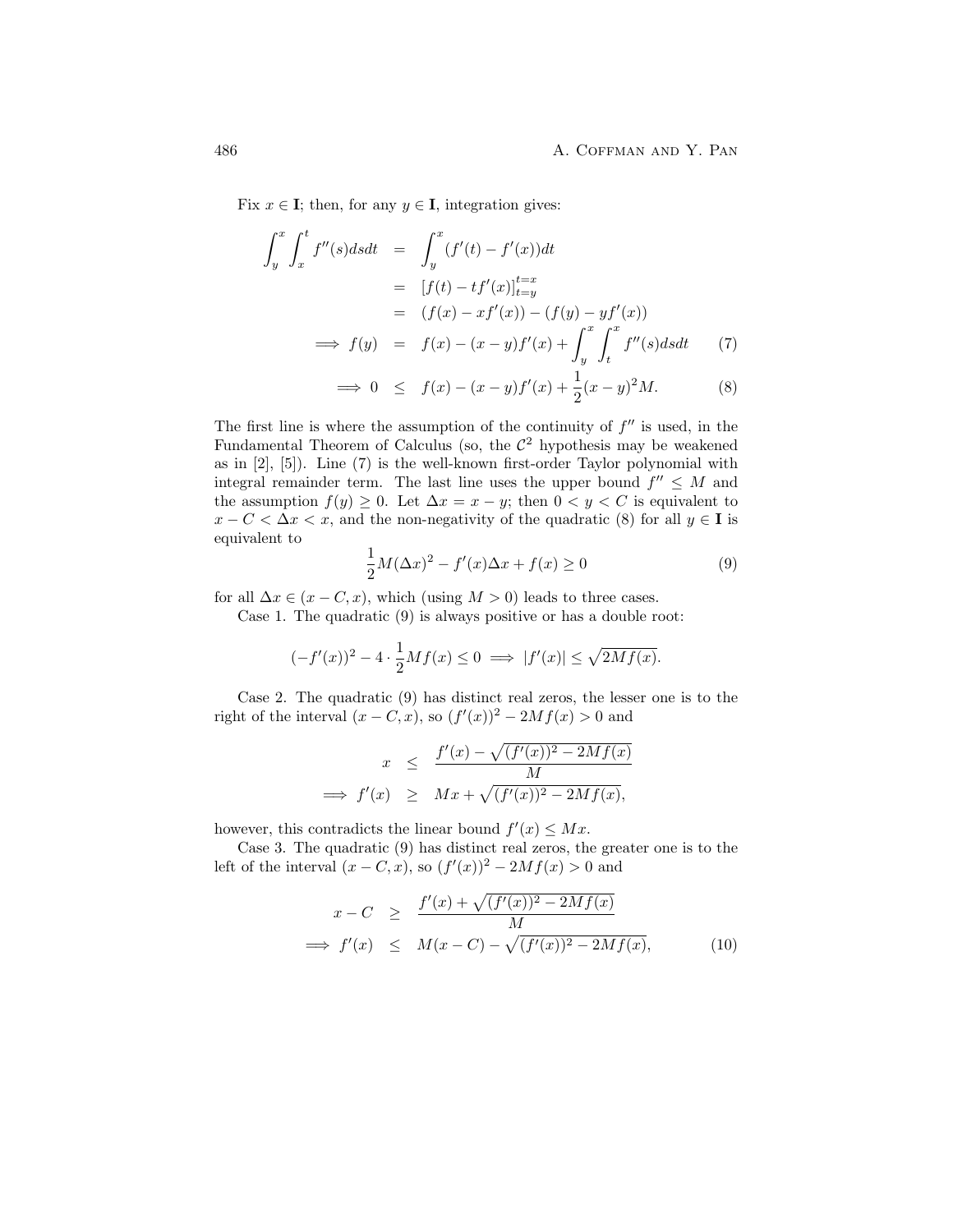which implies  $f'(x) < 0$  and establishes (3).

$$
f'(x) + M(C - x) \le -\sqrt{(f'(x))^2 - 2Mf(x)} < 0
$$
  
\n
$$
\implies (f'(x) + M(C - x))^2 \ge (f'(x))^2 - 2Mf(x)
$$
  
\n
$$
\implies 2f'(x)M(C - x) + M^2(C - x)^2 \ge -2Mf(x)
$$
  
\n
$$
\implies f'(x) \ge -\frac{f(x)}{C - x} - \frac{M(C - x)}{2}.
$$
 (11)

The inequalities (10) and (11) are consistent only if:

$$
-\frac{f(x)}{C-x} - \frac{M(C-x)}{2} < M(x-C)
$$
\n
$$
\iff \frac{2f(x)}{(C-x)^2} > M.
$$

The lower bounds from Cases 1 and 3 are:

$$
f'(x) \ge -\sqrt{2Mf(x)}
$$
, if  $M \ge \frac{2f(x)}{(C-x)^2}$ , (12)

$$
f'(x) \ge -\left(\frac{f(x)}{C-x} + \frac{M(C-x)}{2}\right), \text{ if } M < \frac{2f(x)}{(C-x)^2}.\tag{13}
$$

It follows from the arithmetic-geometric mean inequality that  $\sqrt{2Mf(x)} \leq$  $\frac{f(x)}{C-x} + \frac{M(C-x)}{2}$  $\frac{2-x}{2}$ , so the lower bound from (13) is always less than or equal to the lower bound from (12), and they coincide when  $M = \frac{2f(x)}{(C-x)}$  $\frac{2J(x)}{(C-x)^2}$ . It is elementary to check that (12) and (13) together imply (4).

In the case where  $f'' \geq B$ , from (10) and the linear bound (6) we can conclude

$$
Bx \le f'(x) < M(x - C),
$$

and it follows that  $x > \frac{M}{M-B}C$ . We include the characteristic function  $\chi_{(\frac{M}{M-B}C,\infty)}(x)$  in the expression for  $\hat{s}(x)$  to show that Case 3 does not occur for  $0 < x \le \frac{M}{M-B}C$ ; in particular, if  $B \ge 0$ , Case 3 does not occur for any  $x \in \mathbf{I}$ .

**Example 2.2.** Considering  $f(x) = \frac{1}{2}Mx^2$  on an interval  $(0, C)$ , the upper bound (3) in the Theorem is sharp, in the sense that for some  $f(x)$ , equality is achieved at every point x. However, for some other  $f(x)$  such as  $\frac{1}{2}Mx^2 + 1$ , the linear upper bound (5) is better.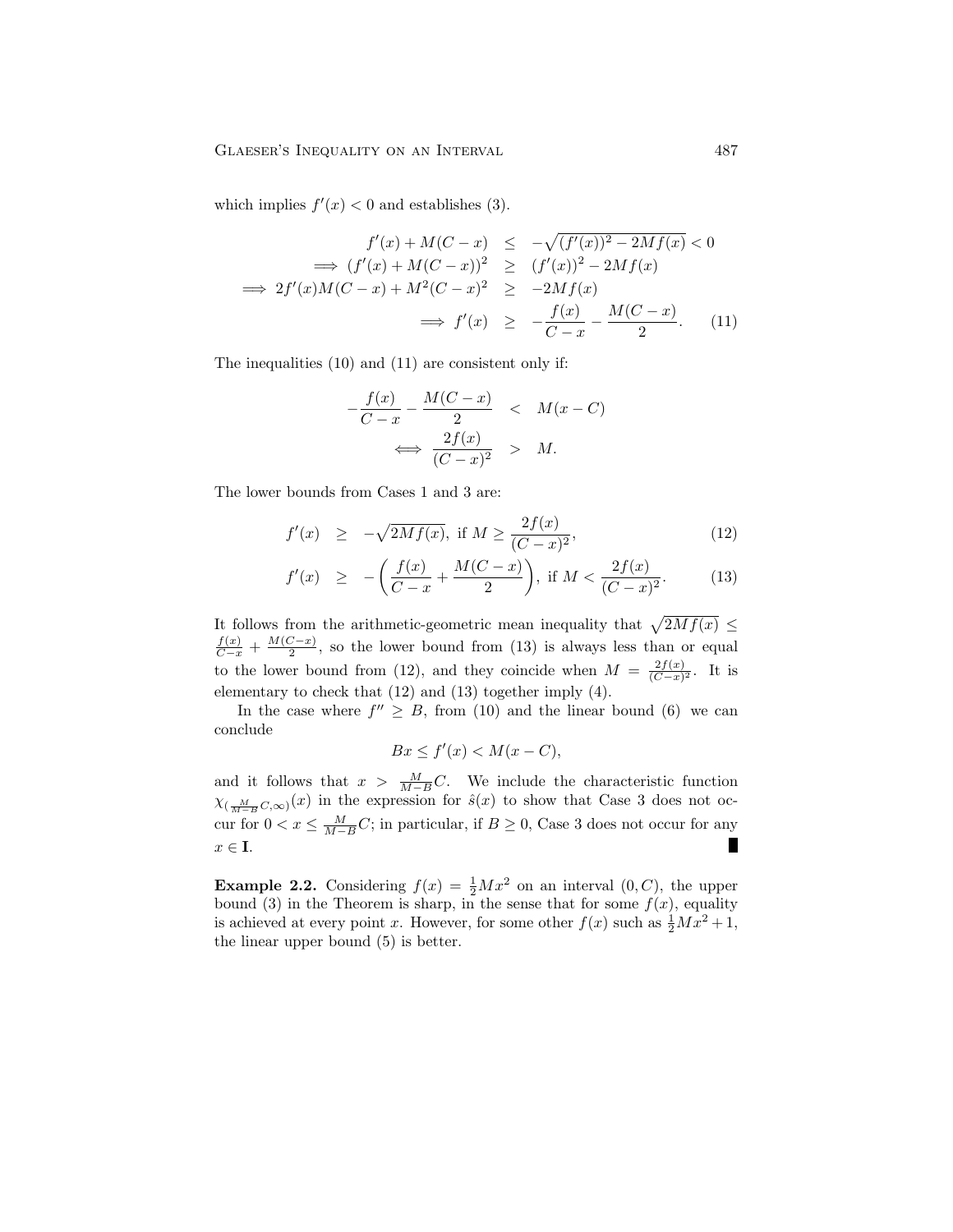Example 2.3. This example shows that the lower bound can also be reached, in this case by a function that vanishes at the endpoint  $C$ .

Let  $f(x) = x^2(1-x) = x^2 - x^3$ , on the interval  $(0,1)$ . Then  $f'(0) = 0$  and  $f''(x) = 2 - 6x$  is bounded above by  $M = 2$  and below by  $B = -4$ . For x in the interval  $(0, \frac{1}{2}(\sqrt{5}-1)$ ,  $\frac{2f(x)}{(1-x)^2} \leq M = 2$ , and the Theorem's bounds (3) and (12) are:

$$
-\sqrt{4(x^2 - x^3)} \le f'(x) = 2x - 3x^2 \le \sqrt{4(x^2 - x^3)}.
$$
 (14)

In fact, (14) holds on the larger interval  $(0, \frac{8}{9}]$  and the upper bound holds on the whole interval  $(0, 1)$ , but the lower bound from  $(14)$  is false for x close to 1. For x in the interval  $\left(\frac{1}{2}\right)$  $\sqrt{5} - 1$ , 1),  $\frac{2f(x)}{(1-x)^2} > M = 2$ ,  $x > \frac{M}{M-B} = \frac{1}{3}$ , and the Theorem's bounds  $(3)$ ,  $(6)$ , and  $(13)$  are:

$$
\max\left\{-4x, -\left(\frac{f(x)}{1-x} + \frac{2(1-x)}{2}\right)\right\} = -x^2 + x - 1 \le 2x - 3x^2 \le \sqrt{4(x^2 - x^3)}.
$$

As  $x \to 1^-$ , the inequalities approach  $-1 \le -1 \le 0$ .

From the Proof of Theorem 2.1, we see that Glaeser's lower bound (1) fails only for x that are close to the endpoint without the boundary condition, and that fall into Case 3. The inequality (1) can be recovered by avoiding Case 3 in two ways: first, we could replace  $(0, C)$  by  $(0, \infty)$  in Theorem 2.1; an examination of the Proof shows that Case 3 is excluded. Second, we could add another limit condition at the other endpoint of **I** =  $(0, C)$ ,  $\lim_{x \to C^{-}} f'(x) = 0$ . Then there is another linear bound  $f'(x) \geq M(x-C)$ , which contradicts (10), so Case 3 in the Proof of Theorem 2.1 is excluded again.

**Proposition 2.4.** Let I denote the interval  $(0, C)$  or the ray  $(0, \infty)$ . Given  $f: \mathbf{I} \to \mathbb{R}$ , suppose:

- $f(x) \geq 0$  for all  $x \in I$ ;
- $f \in \mathcal{C}^2(I)$ ;
- there is a constant  $M > 0$  so that  $f''(x) \leq M$  for all  $x \in I$ ;
- $\lim_{x \to 0^+} f'(x) = 0;$
- either  $\mathbf{I} = (0, \infty)$  or  $\lim_{x \to C^{-}} f'(x) = 0$ .

Then, for all  $x \in I$ ,  $-\sqrt{2Mf(x)} \le f'(x) \le \sqrt{2Mf(x)}$ .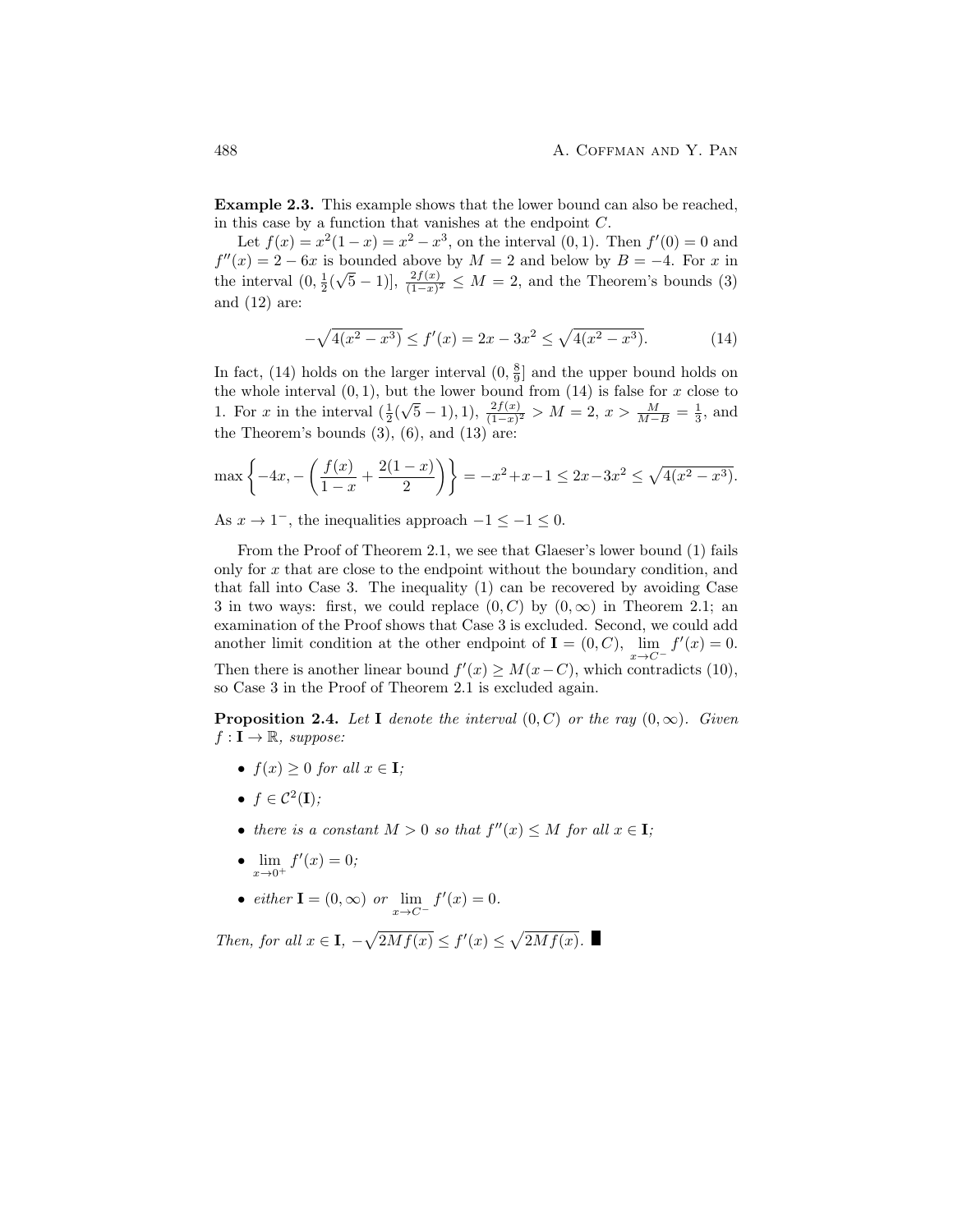GLAESER'S INEQUALITY ON AN INTERVAL 489

#### 3 The inequality without boundary conditions

Removing all the boundary conditions on  $f'$  leads to this version of the inequality, which we state for any interval  $(a, b)$ . It can be proved by a straightforward adaptation of the Proof of Theorem 2.1.

**Proposition 3.1.** Given  $f:(a, b) \rightarrow \mathbb{R}$ , suppose:

- $f(x) \geq 0$  for all  $x \in (a, b)$ ;
- $f \in \mathcal{C}^2((a, b))$ ;
- there is a constant  $M > 0$  so that  $f''(x) \leq M$  for all  $x \in (a, b)$ .

Let 
$$
s_{\ell}(x) = \max\left\{1, \frac{\sqrt{2f(x)}}{\sqrt{M(x-a)}}\right\}
$$
 and  $s_r(x) = \max\left\{1, \frac{\sqrt{2f(x)}}{\sqrt{M(b-x)}}\right\}$ . Then, for  
all  $x \in (a, b)$ ,  

$$
-\sqrt{2Mf(x)}\left(\frac{1}{2s_r(x)} + \frac{s_r(x)}{2}\right) \le f'(x) \le \sqrt{2Mf(x)}\left(\frac{1}{2s_{\ell}(x)} + \frac{s_{\ell}(x)}{2}\right).
$$

If, as in Proposition 2.4, there is no right endpoint  $b$ , then the lower bound  $-\sqrt{2Mf(x)}$  holds on  $(a,\infty)$ . For  $(a,b) = (-R,R)$  and x at the midpoint 0, this is the same as the result stated in [4]. Proposition 3.1 has Glaeser's inequality for the domain R as a limiting case, as  $a \to -\infty$ ,  $b \to +\infty$ .

**Example 3.2.** The function  $f(x) = \sqrt{1-x^2}$  on the interval  $(-1,1)$  gives an example where  $f'$  is unbounded at both endpoints and  $f$  is concave down everywhere. For any  $x$ , allowing  $M$  to decrease to 0 makes both expressions  $s_{\ell}(x)$  and  $s_{r}(x)$  greater than 1.

#### Acknowledgments

The authors thank anonymous referees for their comments which improved the statements of the results.

## References

- [1] I. Capuzzo Dolcetta and A. Vitolo,  $C^{1,\alpha}$  and Glaeser type estimates, Rendiconti di Matematica, Serie VII, 29 (2009), 17–27.
- [2] C. Chui and P. Smith, A note on Landau's problem for bounded intervals, Amer. Math. Monthly (9), 82 (1975), 927–929.